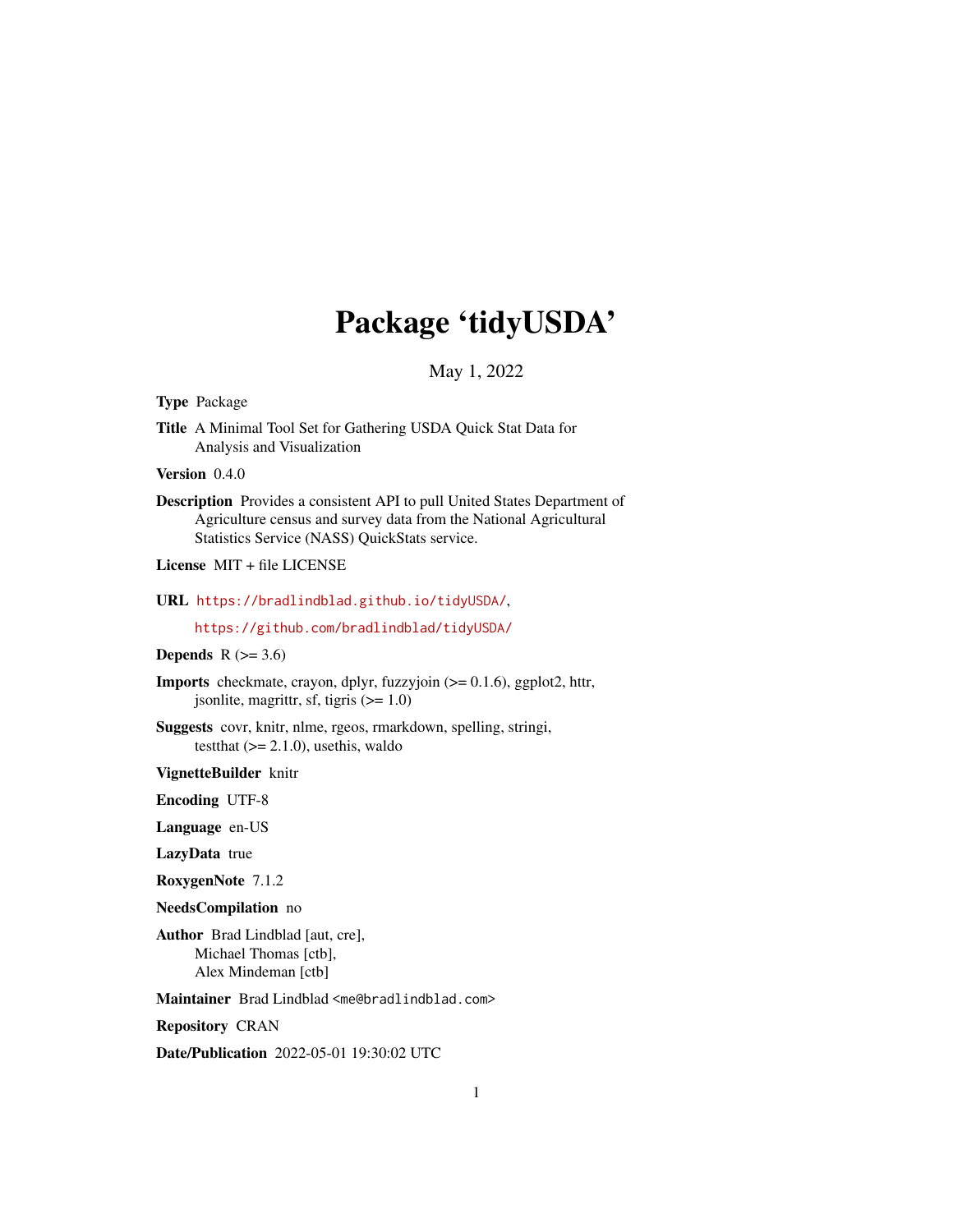# <span id="page-1-0"></span>R topics documented:

|  | - 6 |
|--|-----|
|  |     |
|  |     |
|  |     |
|  |     |
|  |     |

#### **Index** [11](#page-10-0)

allCategory *All possible values from the CATEGORY field.*

# Description

All possible values from the CATEGORY field.

#### Usage

allCategory

## Format

A vector with 1 variable

# Source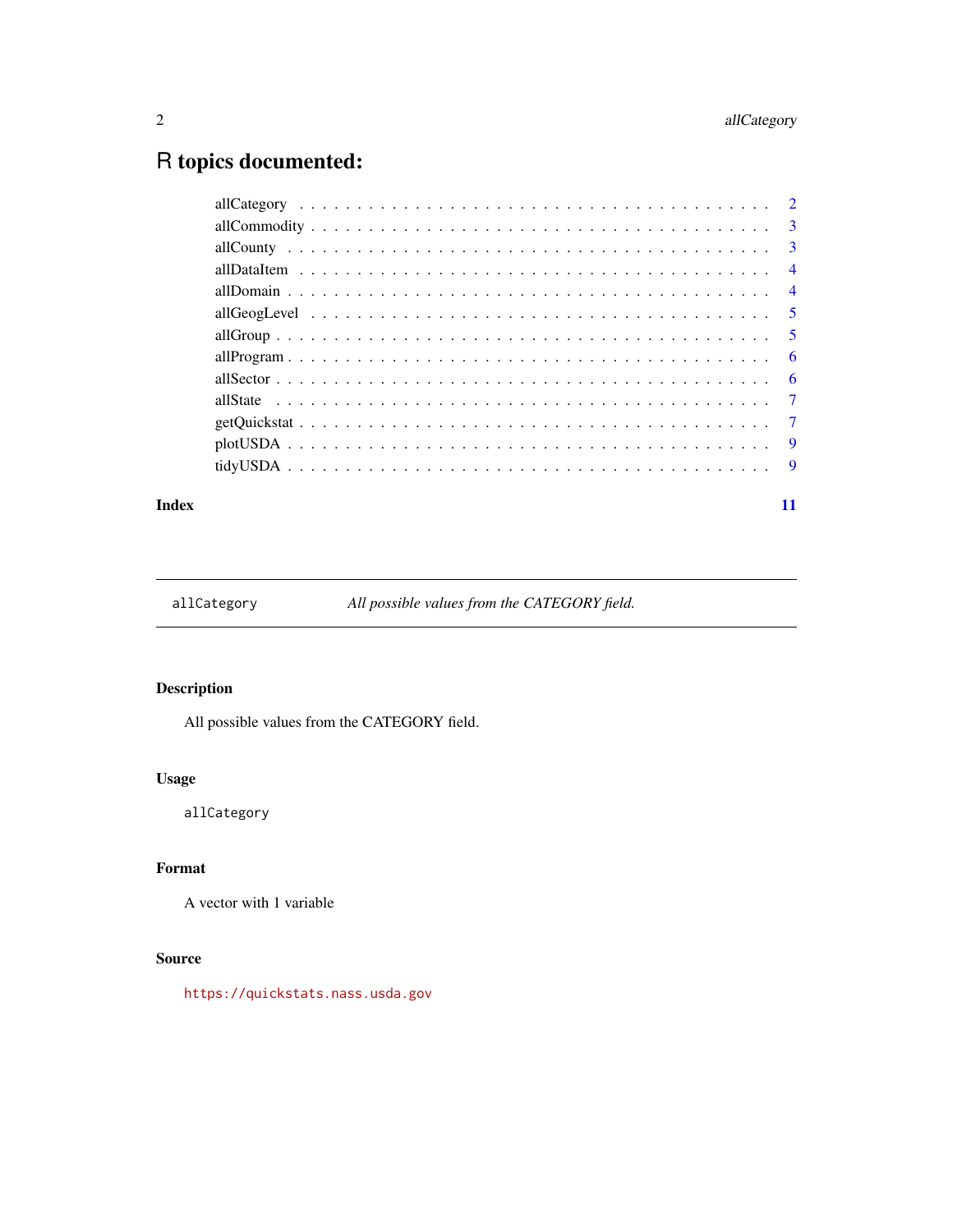<span id="page-2-0"></span>

All possible values from the COMMODITY field.

#### Usage

allCommodity

# Format

A vector with 1 variable

#### Source

<https://quickstats.nass.usda.gov>

allCounty *All possible values from the COUNTY field.*

#### Description

All possible values from the COUNTY field.

#### Usage

allCounty

#### Format

A vector with 1 variable

#### Source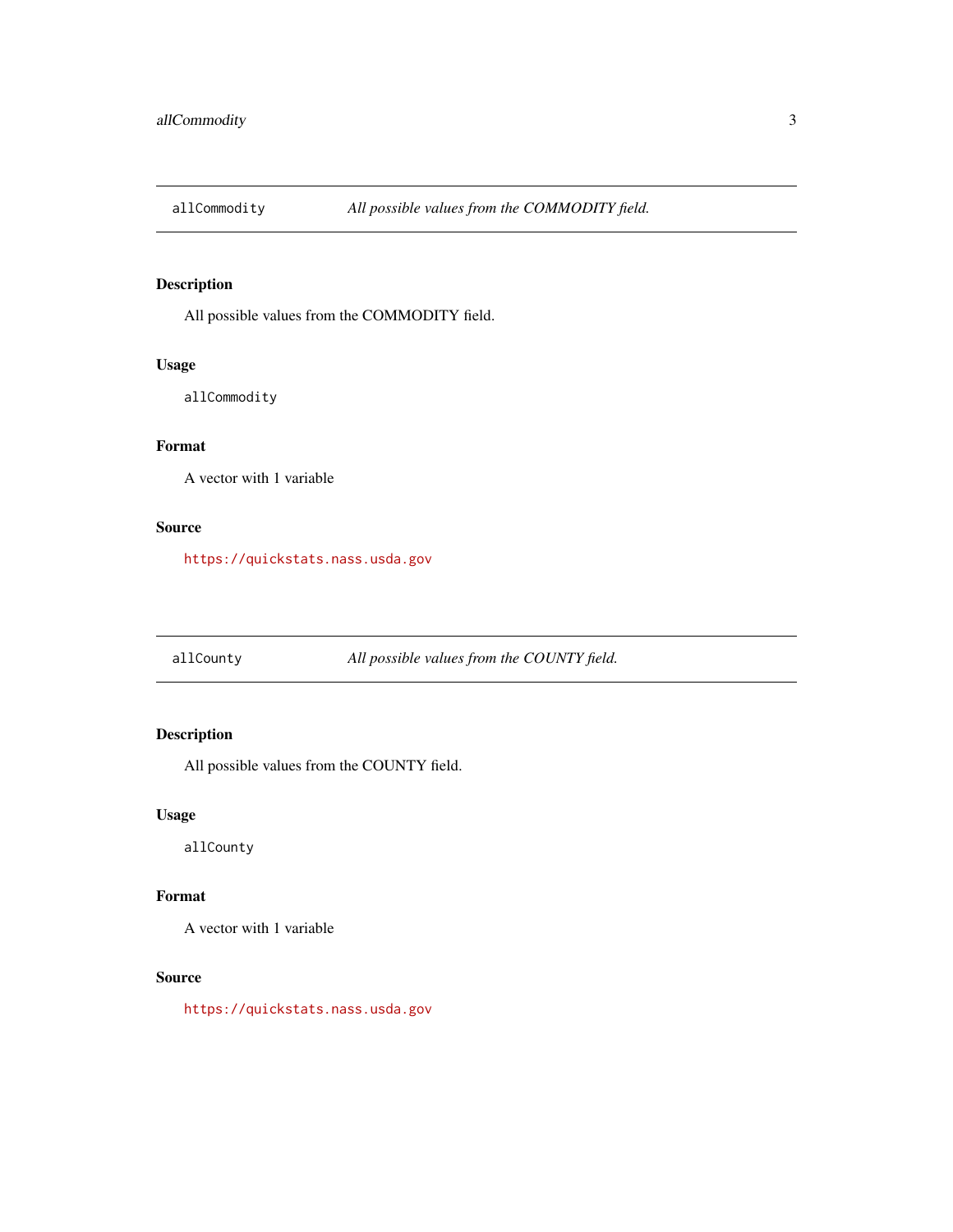<span id="page-3-0"></span>

All possible values from the DATA ITEM field.

#### Usage

allDataItem

# Format

A vector with 1 variable

#### Source

<https://quickstats.nass.usda.gov>

allDomain *All possible values from the DOMAIN field.*

#### Description

All possible values from the DOMAIN field.

#### Usage

allDomain

#### Format

A vector with 1 variable

#### Source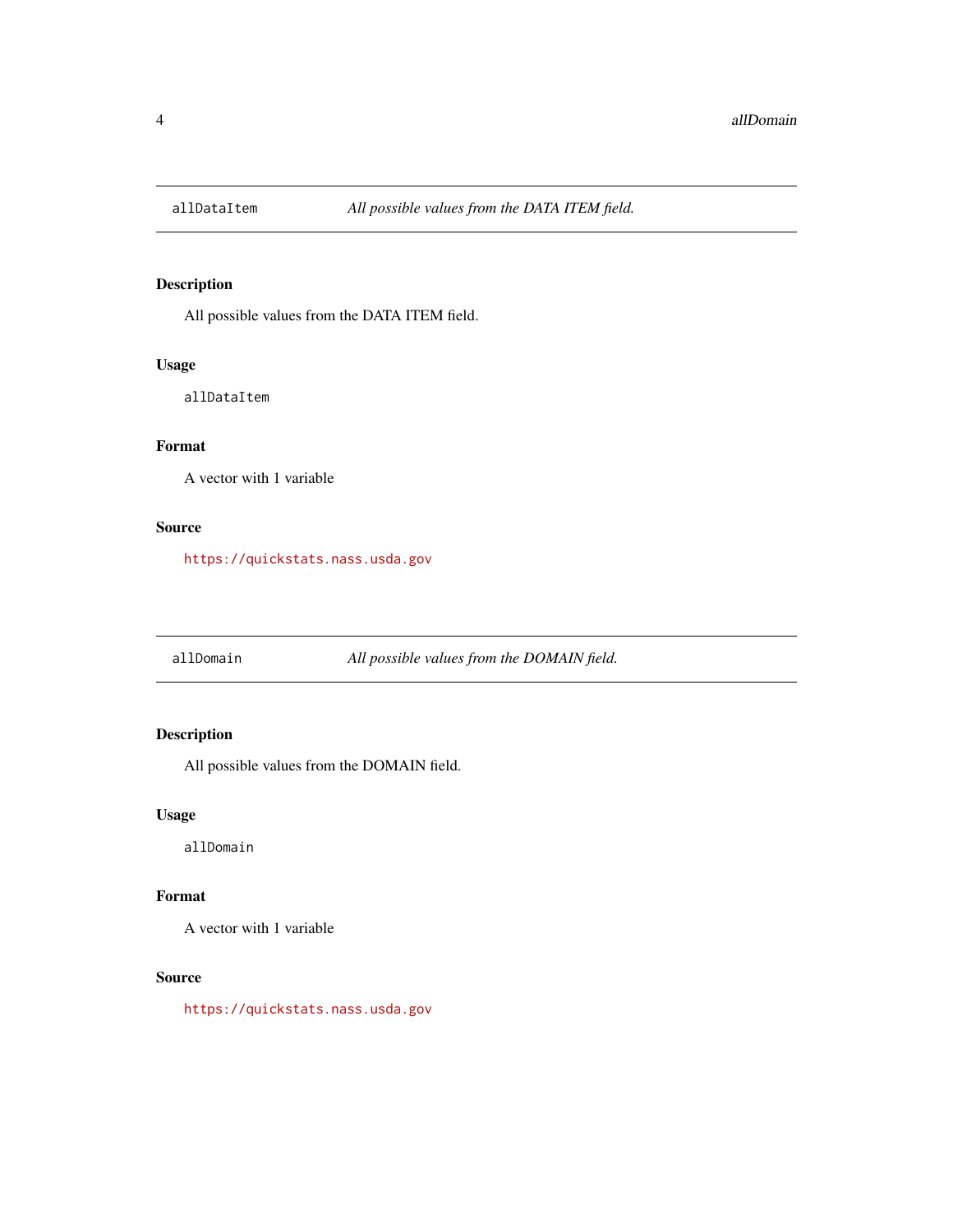<span id="page-4-0"></span>

All possible values from the GEOGRAPHY LEVEL field.

#### Usage

allGeogLevel

# Format

A vector with 1 variable

#### Source

<https://quickstats.nass.usda.gov>

allGroup *All possible values from the GROUP field.*

#### Description

All possible values from the GROUP field.

#### Usage

allGroup

#### Format

A vector with 1 variable

#### Source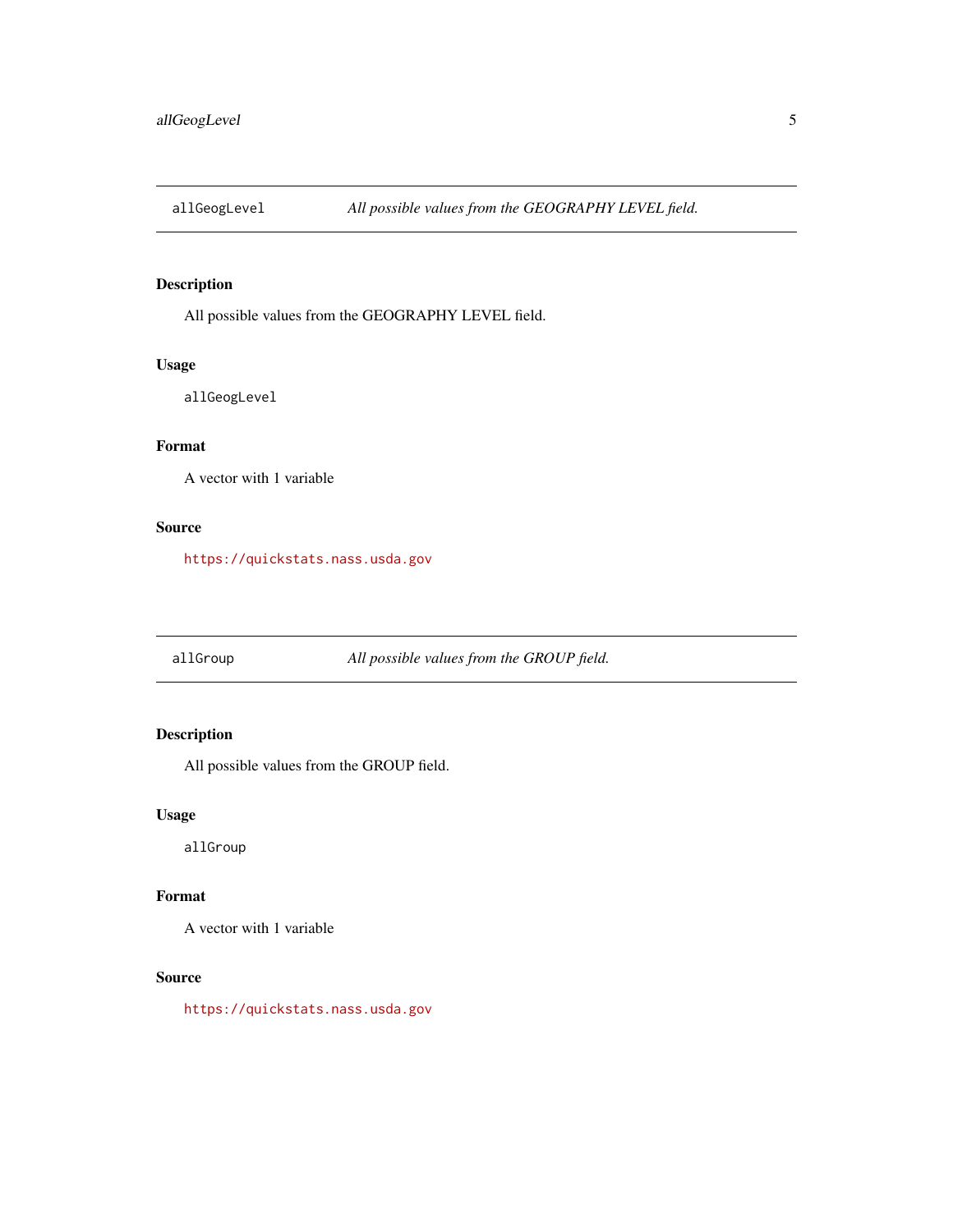<span id="page-5-0"></span>

All possible values from the PROGRAM field.

#### Usage

allProgram

# Format

A vector with 1 variable

#### Source

<https://quickstats.nass.usda.gov>

allSector *All possible values from the SECTOR field.*

#### Description

All possible values from the SECTOR field.

#### Usage

allSector

#### Format

A vector with 1 variable

#### Source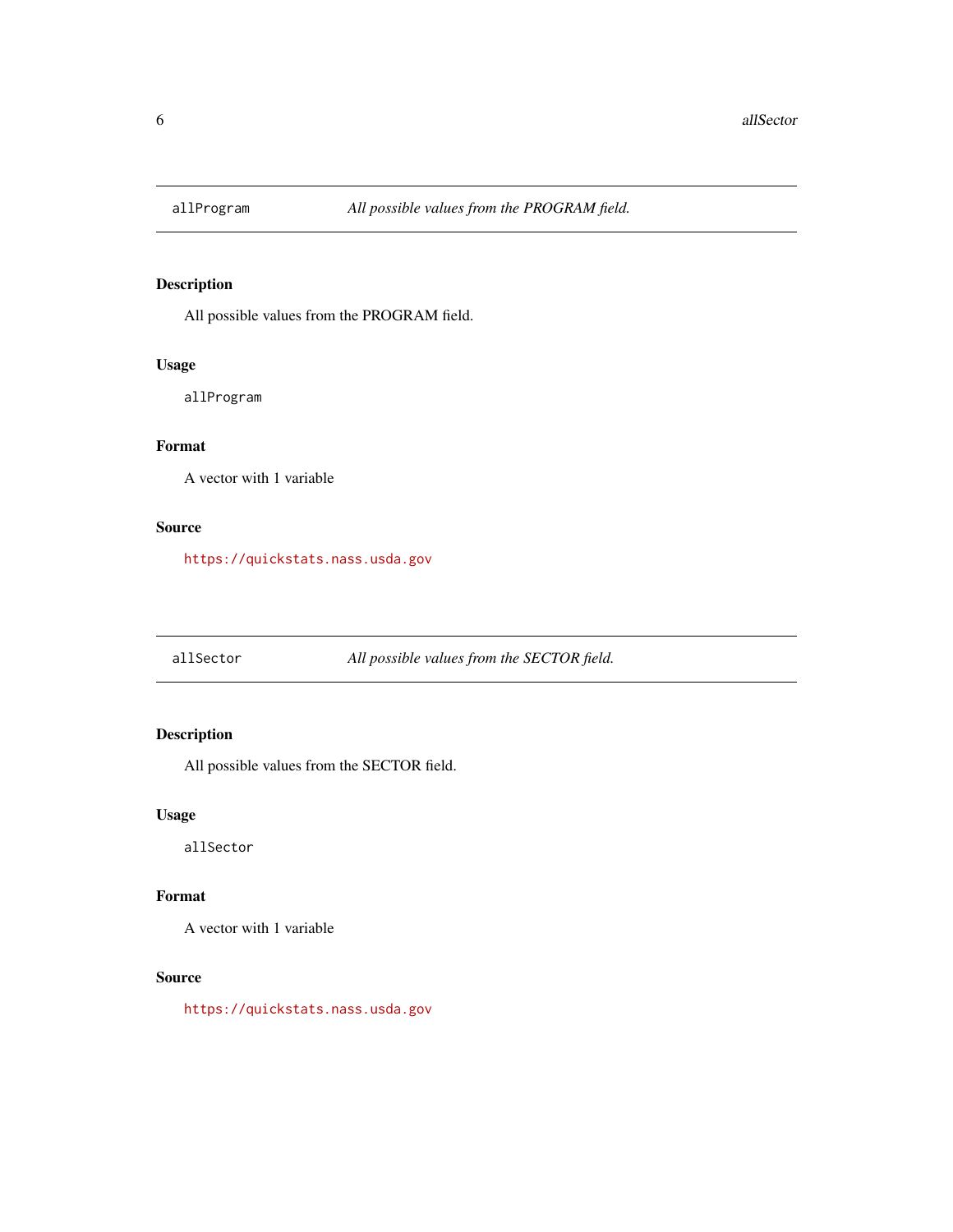<span id="page-6-0"></span>

All possible values from the STATE field.

#### Usage

allState

### Format

A vector with 1 variable

#### Source

<https://quickstats.nass.usda.gov>

getQuickstat *getQuickstat*

#### Description

Get values from USDA Quick Stats in a dataframe with optional sf (simple features) geometry field

#### Usage

```
getQuickstat(
 key = NULL,
 program = NULL,
  data_item = NULL,
  sector = NULL,
  group = NULL,commodity = NULL,
  category = NULL,
  domain = NULL,
  geographic_level = NULL,
  state = NULL,
  county = NULL,
  year = NULL,
  geometry = FALSE,
  lower48 = FALSE,weighted_by_area = FALSE
)
```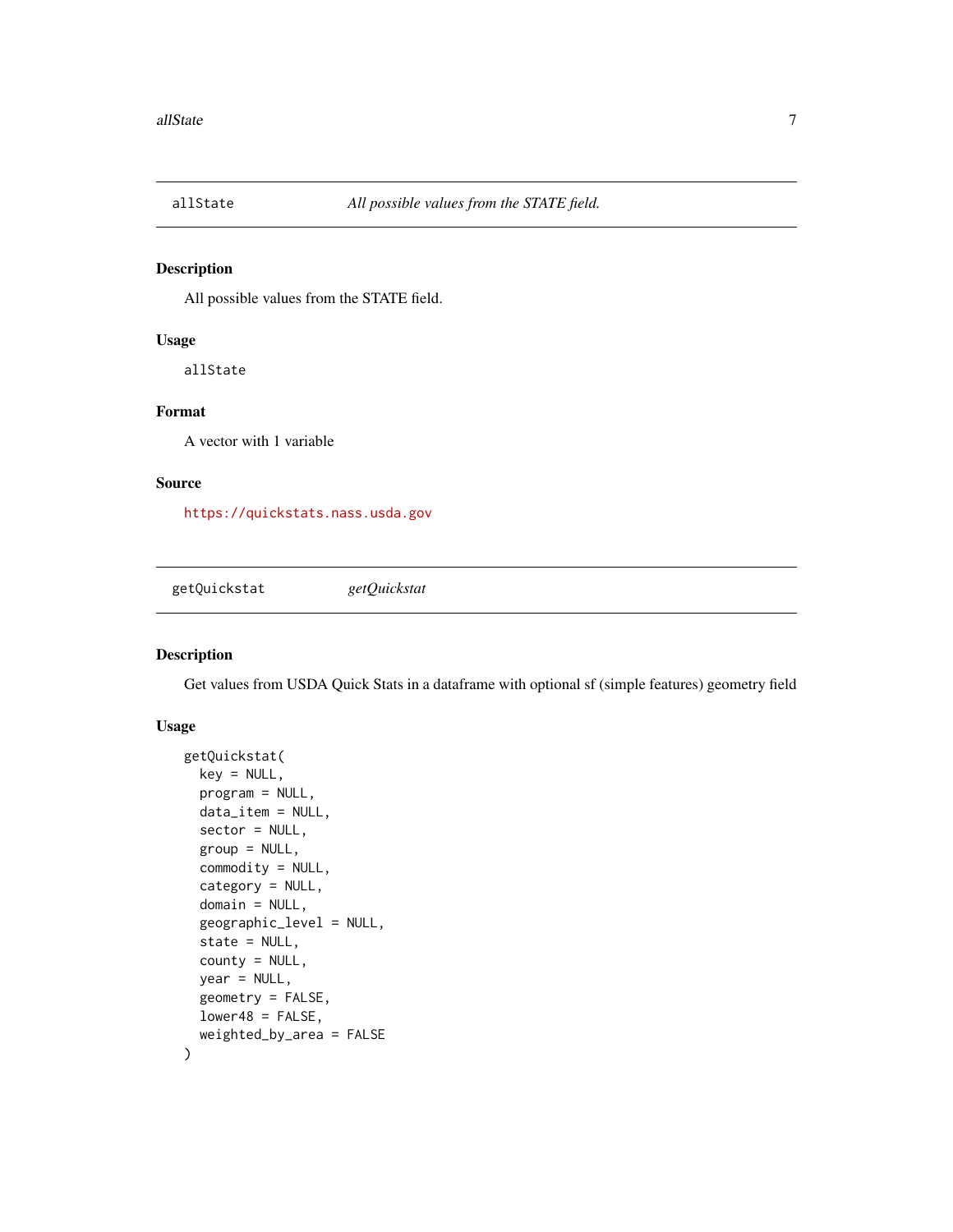#### Arguments

| key              | your USDA api key. Get one at https://quickstats.nass.usda.gov/api - string                                                                                                          |  |  |
|------------------|--------------------------------------------------------------------------------------------------------------------------------------------------------------------------------------|--|--|
| program          | program field - string                                                                                                                                                               |  |  |
| data_item        | data_item field - string                                                                                                                                                             |  |  |
| sector           | sector field - string                                                                                                                                                                |  |  |
| group            | group field - string                                                                                                                                                                 |  |  |
| commodity        | commodity field - string                                                                                                                                                             |  |  |
| category         | category field - string                                                                                                                                                              |  |  |
| domain           | domain field - string                                                                                                                                                                |  |  |
| geographic_level |                                                                                                                                                                                      |  |  |
|                  | geographic_level field - string                                                                                                                                                      |  |  |
| state            | state field - either a string or character vector with multiple states                                                                                                               |  |  |
| county           | county field - either a string or character vector with multiple states                                                                                                              |  |  |
| year             | year field - string                                                                                                                                                                  |  |  |
| geometry         | geometry field (TRUE or FALSE), set to TRUE if you would like a simple fea-<br>tures (SF) geometry field included. Only works when geographic_level is set to<br>'COUNTY' or 'STATE' |  |  |
| lower48          | limit data to the lower 48 states? - TRUE or FALSE                                                                                                                                   |  |  |
| weighted_by_area |                                                                                                                                                                                      |  |  |
|                  | option to mutate a new column that takes the target ('Value') and divides it by<br>the square miles in that state or county; only works when GEOMETRY = TRUE<br>- TRUE or FALSE      |  |  |

#### Note

Go to the webpage https://quickstats.nass.usda.gov/. As a best practice, select the items in these fields and test that that data item exists in the browser before using those parameters in this function. When you have a dataset that works, enter those values in the function as parameters. Ideally, only enter values for your key obviously, then PROGRAM, DATA\_ITEM, GEOGRAPHIC\_LEVEL and then if necessary, DOMAIN, STATE, COUNTY or YEAR.

#### Examples

```
## Not run:
getQuickstat(
  key = "your_key",
  program = "CENSUS",
  data_item = "CROP TOTALS - OPERATIONS WITH SALES",
  geographic_level = "COUNTY",
  domain = "TOTAL",
  year = "2017",
  state = NULL,
  geometry = T,
  lower48 = T)
```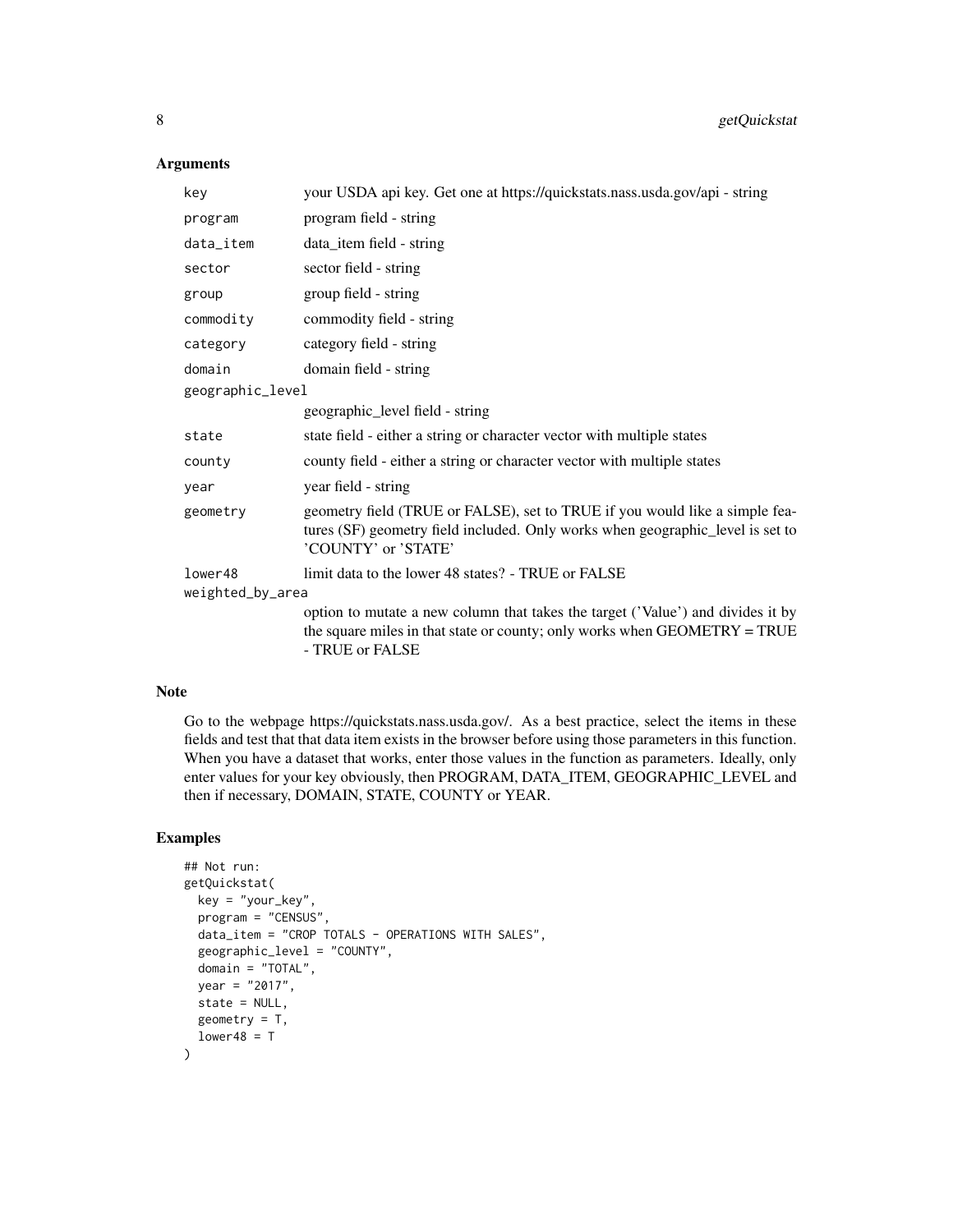<span id="page-8-0"></span>## End(Not run)

| plotUSDA |
|----------|
|----------|

#### Description

Quickly plot a data frame produced by the getQuickstat() function.

#### Usage

plotUSDA(df, fill\_by = "Value")

#### Arguments

| df      | a data frame with a simple feature column (geometry)    |
|---------|---------------------------------------------------------|
| fill_by | the value you would like to fill your choropleth output |

#### Examples

## Not run: # Use output from getQuickstat() plotUSDA(df = df\_from\_getQuickstat)

## End(Not run)

tidyUSDA *tidyUSDA: An Interface to USDA QuickStats Data with Mapping Capabilities.*

#### Description

A minimal toolset for gathering USDA Quick Stat data for analysis and visualization.

#### Author(s)

Maintainer: Brad Lindblad <me@bradlindblad.com>

Other contributors:

- Michael Thomas <mthomas@ketchbrookanalytics.com> [contributor]
- Alex Mindeman <alexandramindeman@gmail.com> [contributor]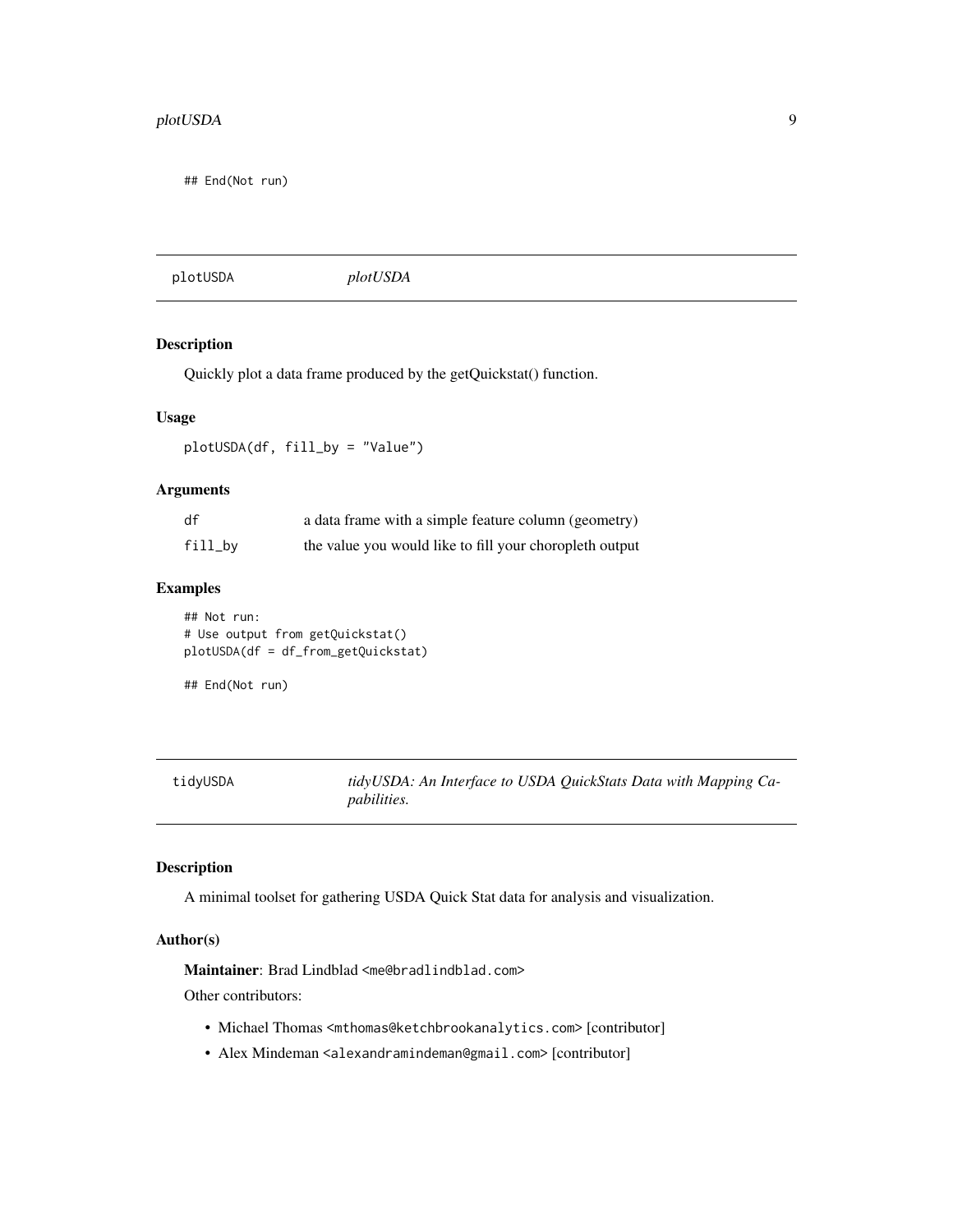# See Also

Useful links:

- <https://bradlindblad.github.io/tidyUSDA/>
- <https://github.com/bradlindblad/tidyUSDA/>